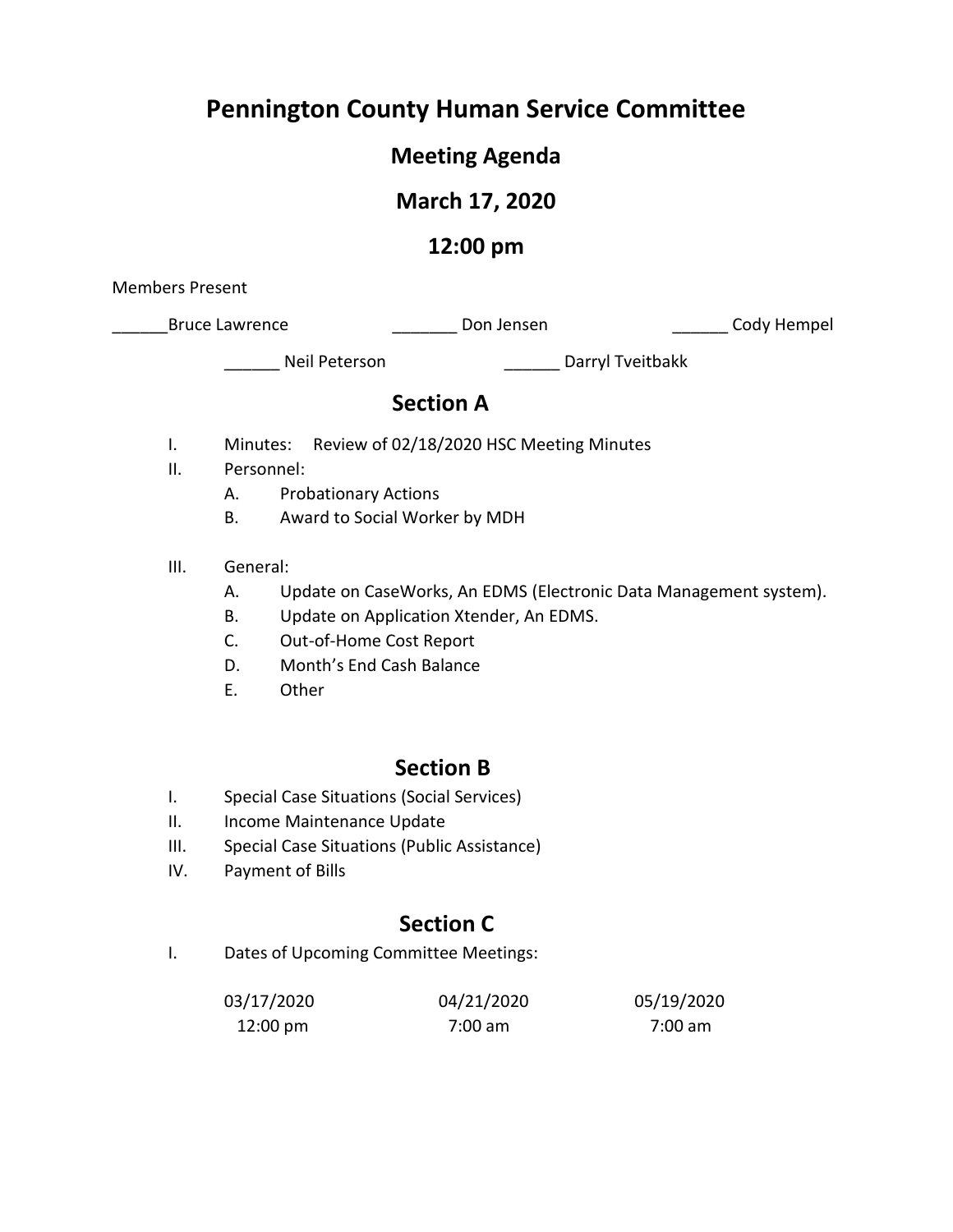A regular meeting of the Pennington County Human Service Committee was held at 12:00 pm, February 18, 2020, at Pennington County Human Services.

COMMITTEE MEMBERS PRESENT:

Darryl Tveitbakk Don Jensen Neil Peterson Bruce Lawrence

STAFF MEMBERS PRESENT: Julie Sjostrand, Director Maureen Monson Charles Lundgren

#### **SECTION A**

#### I. MINUTES:

A. The January 21, 2020, Human Service Committee Meeting Minutes were electronically posted for review. Noting no corrections or changes, a recommendation was made to forward the Minutes to the Consent Agenda.

#### II. PERSONNEL:

- A. Trey Kjono, Eligibility Worker is scheduled to complete probation on 03/14/2020. Trey is meeting position expectations and is successfully fulfilling job responsibilities. The Director recommends Mr. Kjono be granted permanent status upon completion of the 6-month period. Upon conclusion of this presentation a recommendation was made to forward this item to the Consent Agenda.
- B. The Director presented an update on the hiring status of the Financial Assistance Supervisor position.

#### III. GENERAL:

- A. The 2020 Temporary Confinement (72- Hour Hold) and CD Assessment Purchase of Service Agreement between Sanford Behavioral Health Center and Pennington County Human Services was presented for consideration. Upon conclusion of the presentation a recommendation was made to forward this item to the Consent Agenda.
- B. The CY 2020-2021 Child Support Cooperative Agreement between the State of Minnesota, Pennington County Attorney's Office, Pennington County Sheriff's Office, and Pennington County Human Services was presented for consideration. Upon conclusion of the presentation a recommendation was made to forward this item to the Consent Agenda.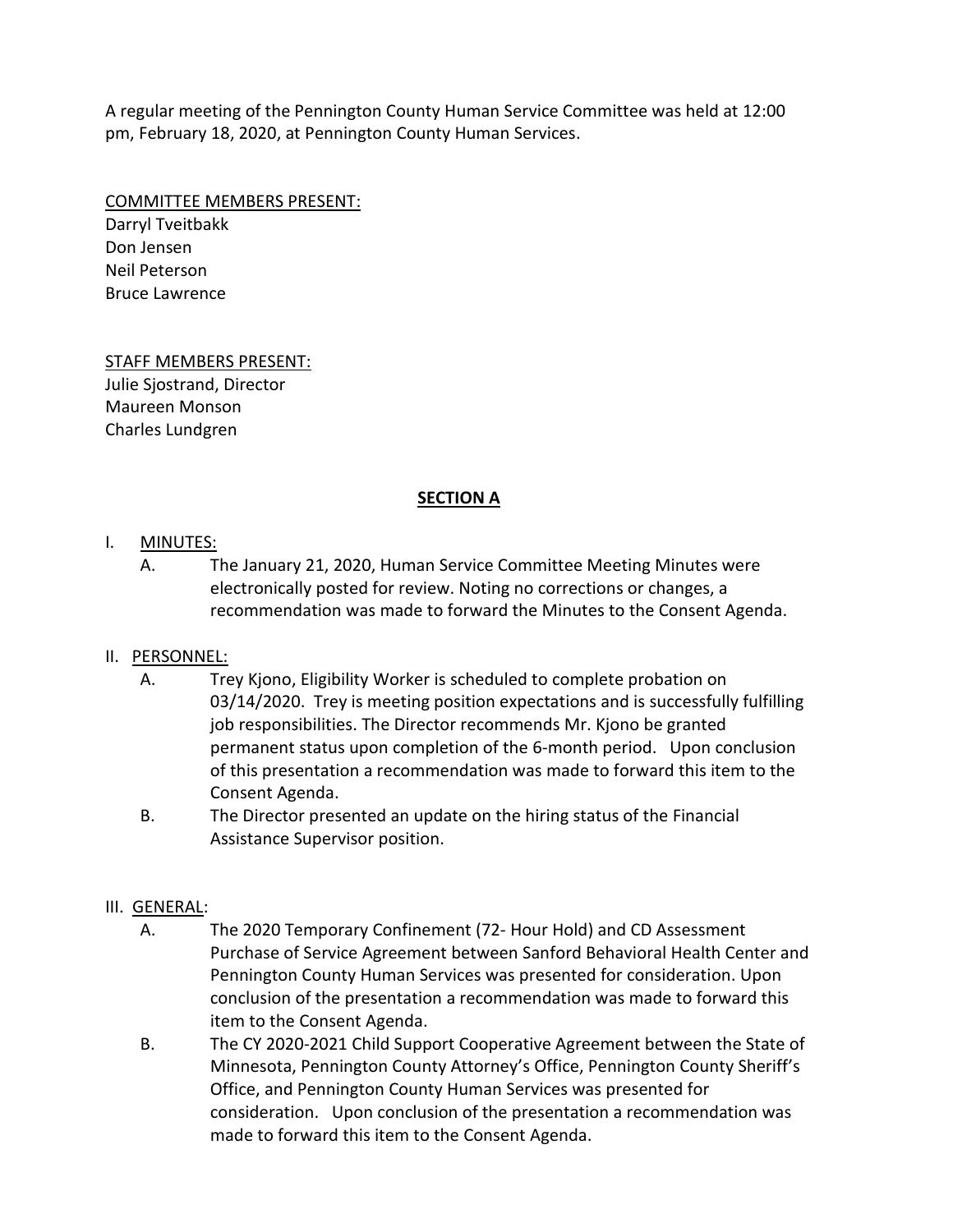- C. Agency Mental Health and Child Protection Social Workers Presented to the committee information on their roles and responsibilities that they fulfill in serving the clients in Pennington County.
- D. The Out-of-Home Cost Report through January 2020 was presented for Review.
- E. Month's end cash balance for January 2020 stand at \$3,288,028.76

#### **SECTION B**

- I. No Social Service cases were presented for special case review.
- II. The Director presented the Emergency Assistance/Emergency General Assistance January 2020 report of activity. The Director also reported the Income Maintenance open case count stands at 1,774
- III. No Income Maintenance cases were presented for special case consideration.
- IV. A listing of bills presented for payment was reviewed. A recommendation for payment of the bills was forwarded to the Consent Agenda.

#### **SECTION C**

Be it resolved that the foregoing record is a true and accurate recording of the official actions and recommendations of the Human Service Committee for Pennington County and, as such, constitutes the official minutes thereof.

Chair: \_\_\_\_\_\_\_\_\_\_\_\_\_\_\_\_\_\_\_\_\_\_\_\_\_\_

Attest: \_\_\_\_\_\_\_\_\_\_\_\_\_\_\_\_\_\_\_\_\_\_\_\_\_\_

NEXT COMMITTEE MEETING: March 17, 2020, at 12:00 p.m.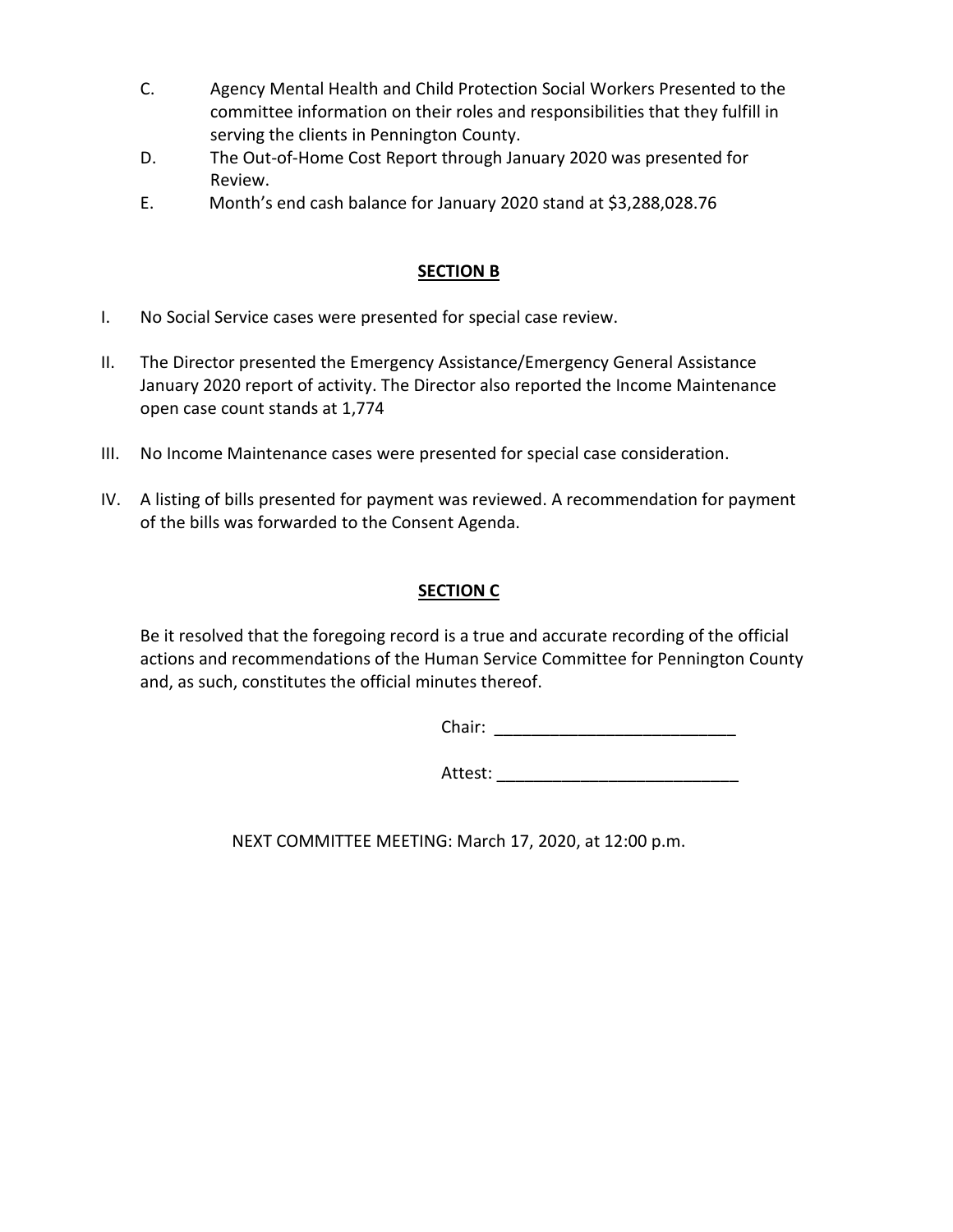|                         |              | January                  | February               | March                  | April                      | May                        | June                                  | July             | August                                    | September              | October                    | November               | December                | <b>YTD</b>         | 2019       | Change    |
|-------------------------|--------------|--------------------------|------------------------|------------------------|----------------------------|----------------------------|---------------------------------------|------------------|-------------------------------------------|------------------------|----------------------------|------------------------|-------------------------|--------------------|------------|-----------|
| Expense                 |              | 2020                     | 2020                   | 2020                   | 2020                       | 2020                       | 2020                                  | 2020             | 2020                                      | 2020                   | 2020                       | 2020                   | 2020                    |                    |            |           |
| Foster Care             | - S          | 4,639.68 \$              | $4,162.68$ \$          | $-5$                   | $-5$                       | $-5$                       | $-5$                                  | $-5$             | $-5$                                      | $-5$                   | $-5$                       | $-5$                   | $-5$                    | 8,802.36 \$        | 54,638.36  | $-83.9%$  |
| Rule 4                  | - Ś          | $-5$                     | $-5$                   | $-5$                   | \$<br>$\sim$               | $-5$                       | $\sim$                                | 0 <sup>5</sup>   | $\ddot{\mathsf{s}}$<br><b>All College</b> | $-5$                   | $\sim$<br>- Ś              | \$<br>$\sim 100$       | - \$<br>$\sim$          | $-5$               | 6,957.00   | $-100.0%$ |
| Rule 8                  | -Ś           | $\sim$<br>$\sim 10^{-1}$ | $\sim$ $-$<br>$\sim$   | - \$<br>$\sim$         | $\mathsf{S}$<br>$\sim$     | $\sim$<br><b>Service</b>   | $-5$                                  | $-5$             | s.<br>A.                                  | $\mathsf{S}$<br>$\sim$ | -Ś<br>$\sim$               | - \$<br>$\sim$         | - \$<br>$\sim$          | $-5$               | 597.00     | $-100.0%$ |
| Rule 5                  |              | - \$<br>$\sim$           | - \$<br>$\sim$         | - \$<br>$\sim$         | $\sim$                     | - \$<br>$\sim$             | S.<br>$\sim$                          | - Ś<br>$\sim$    | - Ś<br>$\sim$                             | -Ś<br>$\sim$           | Ŝ.<br>$\sim$               | - S<br>$\sim$          | - \$<br>$\sim$          | - \$               | 22,922.56  | $-100.0%$ |
| Corrections             | .\$          | 19,148.00 \$             | 20,665.00<br>- S       | $\sim$                 | $\sim$                     | -Ŝ<br>$\sim$               | $\sim$                                | - Ś<br>$\sim$    | $\sim$                                    | $\sim$                 | $\sim$                     | - S<br>$\sim$          | - \$<br>$\sim$          | 39,813.00 \$       | 131,450.00 | $-69.7%$  |
| Adoption Aid            | -S           | $-5$                     | $-5$                   | $\mathsf{S}$<br>$\sim$ | $\mathsf{S}$<br>$\sim$     | $\sim$<br>$\sim$ 100 $\pm$ | $\mathsf{S}$<br>$\sim$                | \$<br>$\sim$     | $\mathsf{S}$<br>$\sim$ 100 $\mu$          | - Ś<br>$\sim$          | - Ś<br>$\sim 100$          | - \$<br>$\sim$         | - \$<br>$\sim$          | $-5$               | 2,731.58   | $-100.0%$ |
| Totals                  | - Ś          | 23,787.68 \$             | 24,827.68 \$           | $-5$                   | $\mathsf{s}$<br>$\sim 100$ | $-5$                       | $-5$                                  | $-5$             | $-5$                                      | $-5$                   | $\mathsf{s}$<br>$\sim 100$ | $\sim 100$<br>- \$     | $\sim$<br>$\sim$        | 48,615.36 \$       | 219,296.50 | $-77.8%$  |
| Revenue                 |              |                          |                        |                        |                            |                            |                                       |                  |                                           |                        |                            |                        |                         |                    |            |           |
| Reimburse               | \$           | $-5$                     | $-5$                   | $-5$                   | $-5$                       | $-5$                       | $-5$                                  | $-5$             | $-5$                                      | - \$                   | - \$<br>$\sim$             | $-5$                   | $-5$                    | $-5$               | 6,424.78   | $-100.0%$ |
| MH Recovery             | - Ś          | s.<br>$\sim$             | Ś.<br>$\sim$           | $\mathsf{S}$<br>$\sim$ | s.<br>$\sim$               | $\mathsf{S}$<br>$\sim$     | $-5$                                  | - Ś<br>$\sim$    | s.<br>$\sim$                              | s.<br>$\sim$           | -Ś<br>$\sim$               | $\mathsf{S}$<br>$\sim$ | Ś.<br>$\sim$            | $-5$               | $\sim$     | #DIV/0!   |
| <b>4E Recovery</b>      |              | - Ś<br>$\sim$            | - Ś<br>$\sim$          | $\mathsf{S}$<br>$\sim$ | $\sim$<br>- \$             | $\mathsf{S}$<br>$\sim$     | $\ddot{\mathsf{s}}$<br>$\sim 10^{-1}$ | $\sim$           | - \$                                      | \$<br>$\sim$           | $\sim$                     | - S                    | \$<br>$\sim$            | $-5$               | 10,128.00  | $-100.0%$ |
| <b>NFC Settlement</b>   |              |                          |                        |                        |                            |                            |                                       |                  |                                           |                        |                            |                        | \$                      | $-5$               |            |           |
| Totals                  | s.           | \$<br>$\sim$             | $\mathsf{s}$<br>$\sim$ | s.<br>$\sim$           | s.<br>$\sim$               | $-5$                       | s.<br>$\blacksquare$                  | \$<br>$\sim$     | s.<br>$\sim$                              | - \$<br>$\sim$         | s.<br>$\sim$               | - Ś<br>$\sim$          | - \$<br>$\sim$          | 5<br>$\sim$<br>- Ś | 16,552.78  | $-100.0%$ |
| <b>Net Expense</b>      | - \$         | 23,787.68 \$             | 24,827.68 \$           | $-5$                   | $-5$                       | $-5$                       | $-5$                                  | $-5$             | $-5$                                      | $-5$                   | $-5$                       | $-5$                   | $-5$                    | 48,615.36 \$       | 202,743.72 | $-76.0%$  |
| 2019 Totals             | \$           | 20,488.08 \$             | 14,398.54 \$           | 18,389.66 \$           | 18,870.82 \$               | 18,361.32 \$               | 20,815.17 \$                          | 18,634.30 \$     | 13,204.44 \$                              | 10,724.29 \$           | 13,159.48 \$               | 18,162.97 \$           | 17,534.65               |                    |            |           |
| <b>YTD Change</b>       | \$           | $3,299.60$ \$            | 13,728.74 \$           | $(4,660.92)$ \$        | $(23,531.74)$ \$           | $(41,893.06)$ \$           | $(62,708.23)$ \$                      | $(81,342.53)$ \$ | $(94,546.97)$ \$                          | $(105, 271.26)$ \$     | $(118, 430.74)$ \$         | $(136,593.71)$ \$      | (154, 128.36)           |                    |            |           |
|                         |              |                          |                        |                        |                            |                            |                                       |                  |                                           |                        |                            |                        |                         |                    |            |           |
|                         |              | 2019                     | 2019                   | 2019                   | 2019                       | 2019                       | 2019                                  | 2019             | 2019                                      | 2019                   | 2019                       | 2019                   | 2019                    |                    |            |           |
|                         |              | January                  | February               | March                  | April                      | May                        | June                                  | July             | August                                    | September              | October                    | November               | December                | <b>YTD</b>         |            |           |
| Expense                 |              |                          |                        |                        |                            |                            |                                       |                  |                                           |                        |                            |                        |                         |                    |            |           |
| Foster Care             | \$           | 7,196.74 \$              | 3,233.92 \$            | 4,614.70               | 4346.82                    | 4591.2                     | 5498.49                               | 3297.66          | 6121.44                                   | 3242.29                | 4301.48                    | 3225.97                | 4967.65 \$              | 54,638.36          |            |           |
| Rule 4                  | s.           | $-5$                     | 2,396.30 \$            | 2,164.40               | 2396.3                     | $\overline{0}$             | $\mathbf 0$                           |                  | $\mathbf 0$                               | $\mathbf 0$            | $\mathbf 0$                | $\mathbf 0$            | 0 <sup>5</sup>          | 6,957.00           |            |           |
| Rule 8                  |              | $\mathsf{S}$             | $-5$                   | $\sim$ 100 $\pm$       |                            | 597                        | $\mathbf 0$                           |                  | $\mathbf 0$                               | $\mathbf 0$            | $\overline{\mathbf{0}}$    |                        | 0 <sup>5</sup>          | 597.00             |            |           |
|                         | - \$         |                          |                        |                        |                            |                            | 1030.68                               | 8981.64          |                                           |                        |                            |                        | 0 <sup>5</sup>          |                    |            |           |
| Rule 5                  |              | 4,367.51 \$              | 4,420.29               | 4122.4                 |                            | $\overline{0}$             |                                       |                  |                                           |                        |                            |                        |                         | 22,922.56          |            |           |
| Corrections             | - \$         | $9,815.00$ \$            | 10,445.00 \$           | 8,400.00               | 10662                      | 15295                      | 14796                                 | 8060             | 8502                                      | 7482                   | 9002                       | 14937                  | 14054 \$                | 131,450.00         |            |           |
| Adoption Aid            | - \$         | $\sim$                   |                        |                        | 2377.58                    |                            | 354                                   |                  |                                           |                        |                            |                        | 0 <sup>5</sup>          | 2,731.58           |            |           |
| Totals                  | $\mathsf{s}$ | 21,379.25 \$             | 20,495.51 \$           | 19,301.54 \$           | 19,782.70 \$               | 20,483.20 \$               | 21,679.17 \$                          | 20,339.30 \$     | 14,623.44 \$                              | 10,724.29 \$           | 13,303.48 \$               | 18,162.97 \$           | $19,021.65$ \$          | 219,296.50         |            |           |
| Revenue                 |              |                          |                        |                        |                            |                            |                                       |                  |                                           |                        |                            |                        |                         |                    |            |           |
| Reimburse               | \$           | 891.17 \$                | $923.97$ \$            | $911.88 \quad $$       | $911.88 \quad $$           | 72.88 \$                   | 864.00 \$                             | 1,705.00 \$      | $-5$                                      | $-5$                   | 144.00 \$                  | $-5$                   | - \$<br>$\sim$          | 6,424.78           |            |           |
| MH Recovery             |              | -\$                      | $\sim$                 |                        |                            |                            |                                       |                  |                                           |                        |                            |                        | Ŝ.                      | $\sim$             |            |           |
| 4E Recovery             |              | $\frac{1}{2}$            | 5,173.00               |                        | \$                         | 2,049.00                   | $\ddot{\mathsf{s}}$                   | $\sim$           | 1,419.00                                  |                        |                            | $-5$                   | 1,487.00 \$             | 10,128.00          |            |           |
|                         |              |                          |                        |                        |                            |                            |                                       |                  |                                           |                        |                            |                        | \$                      |                    |            |           |
| <b>NFC Sewettlement</b> |              |                          |                        |                        |                            |                            |                                       |                  |                                           |                        |                            |                        |                         | $\sim$             |            |           |
| Totals                  | \$           | 891.17 \$                | 6,096.97 \$            | 911.88 \$              | 911.88 \$                  | $2,121.88$ \$              | 864.00 \$                             | 1,705.00 \$      | $1,419.00$ \$                             | $-5$                   | 144.00 \$                  | $-5$                   | 1,487.00 \$<br>$\Omega$ | 16,552.78          |            |           |
| Net Expense             | $\mathsf{S}$ | 20,488.08 \$             | 14,398.54 \$           | 18,389.66 \$           | 18,870.82 \$               | 18,361.32 \$               | 20,815.17 \$                          | 18,634.30 \$     | 13,204.44 \$                              | 10,724.29 \$           | 13,159.48 \$               | 18,162.97 \$           | 17,534.65 \$            | 202,743.72         |            |           |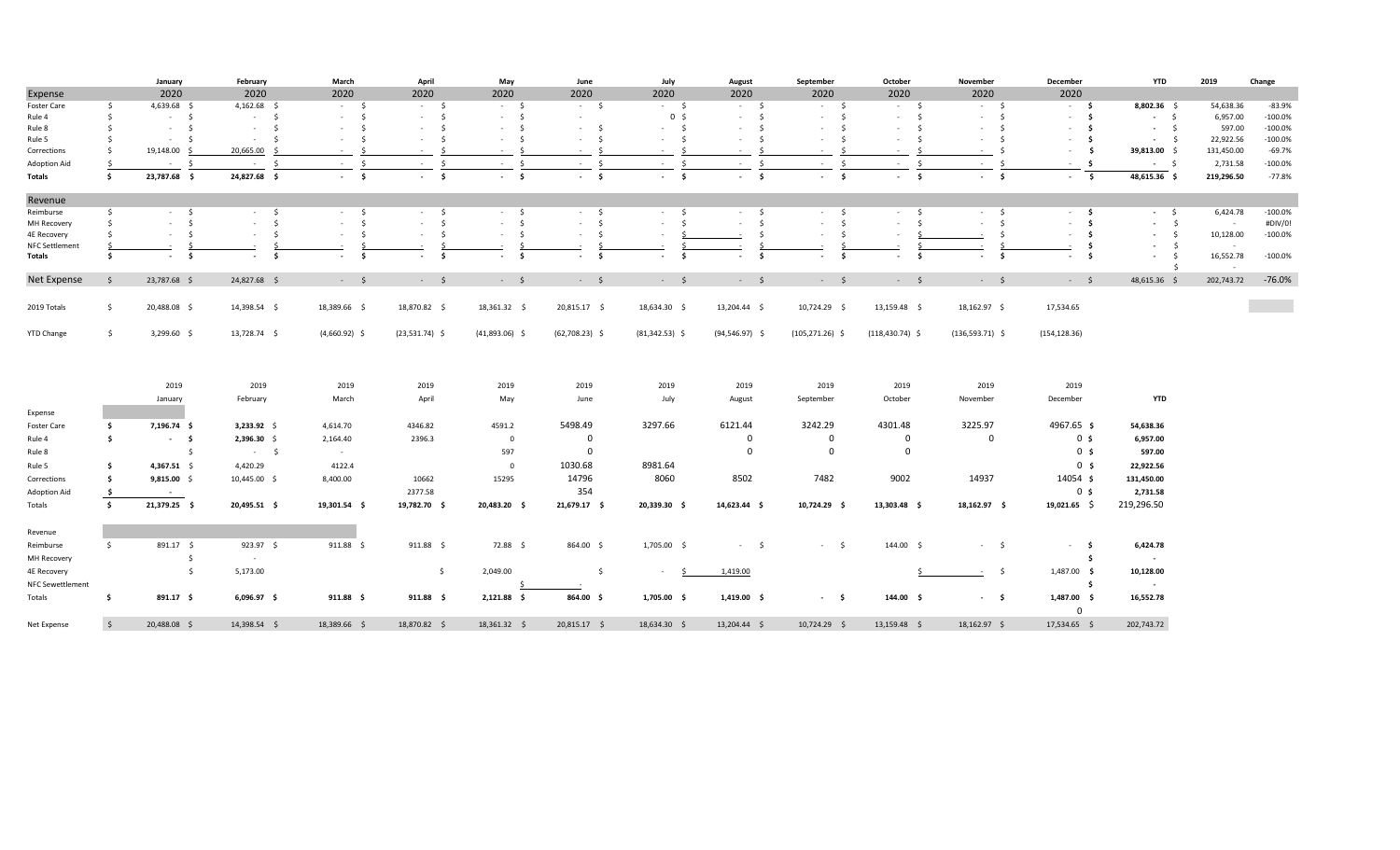#### **Pennington County Human Services Income Maintenance Unit Active Cases by Program Feb-20**

| Cash         | # Cases | $\#$ in HH      | # Adults | $#$ Children    |                                        |
|--------------|---------|-----------------|----------|-----------------|----------------------------------------|
| <b>IMFIP</b> | 40I     | 109             | 37       |                 | 72 Minnesota Family Investment Program |
| <b>DWP</b>   |         |                 |          |                 | 1 Diversionary Work Program            |
| GA           | 42      | 42              | 42       |                 | 0 General Assistance                   |
| <b>GRH</b>   | 48      | 48              | 48       |                 | 0 Group Residential Housing            |
| <b>MSA</b>   | 54      | 54 <sub>1</sub> | 54       |                 | 0 Minnesota Supplement Aid             |
| <b>EA</b>    |         |                 |          |                 | 0 Emergency Assistance                 |
| <b>EGA</b>   |         |                 |          |                 | 0 Emergency General Assistance         |
| <b>TOTAL</b> | 188     | 258             | 185      | 73 <sub>l</sub> |                                        |

# Food

| <b>SNAP</b>  | امحہ<br>ا ت 1 +         | $\overline{z}$<br>′ ∠ | $\Gamma \cap \Omega$<br>יש∡כ | 252 Supplemental Nutrition Assistance Program |  |  |  |  |  |
|--------------|-------------------------|-----------------------|------------------------------|-----------------------------------------------|--|--|--|--|--|
| <b>TOTAL</b> | $\rightarrow$<br>17 J I |                       |                              |                                               |  |  |  |  |  |

#### **Health Care**

| MA (MAXIS)       | 513             | 523             | 437             |    | 86 Medical Assistance                                             |
|------------------|-----------------|-----------------|-----------------|----|-------------------------------------------------------------------|
| <b>IMD</b>       |                 |                 |                 |    | Olinstitute for Mental Disease                                    |
| <b>QMB</b>       | 238             | 238             | 237             |    | 1 Qualified Medicare Beneficiary (Medicare Savings Program)       |
| <b>SLMB</b>      | 69              | 73 <sub>1</sub> | 73 <sub>1</sub> |    | 0 Service Limited Medicare Beneficiary (Medicare Savings Program) |
| <b>QI-1</b>      | 19 <sup>1</sup> | 21              | 21              |    | 0 QI-1 (Medicare Savings Program)                                 |
| MA (METS/MNsure) | 785             | 1,585           |                 |    | Medical Assistance (as of 2/5/2020).                              |
| MCRE (METS)      | 44              |                 |                 |    | MinnesotaCare (as of 2/5/2020).                                   |
| <b>TOTAL</b>     | 1,676           | 2.519           | 7761            | 87 |                                                                   |

| <b>TOTAL ACTIVE PROGRAMS:</b> | 2,337 |
|-------------------------------|-------|
| <b>TOTAL ACTIVE CASES:</b>    | 1,771 |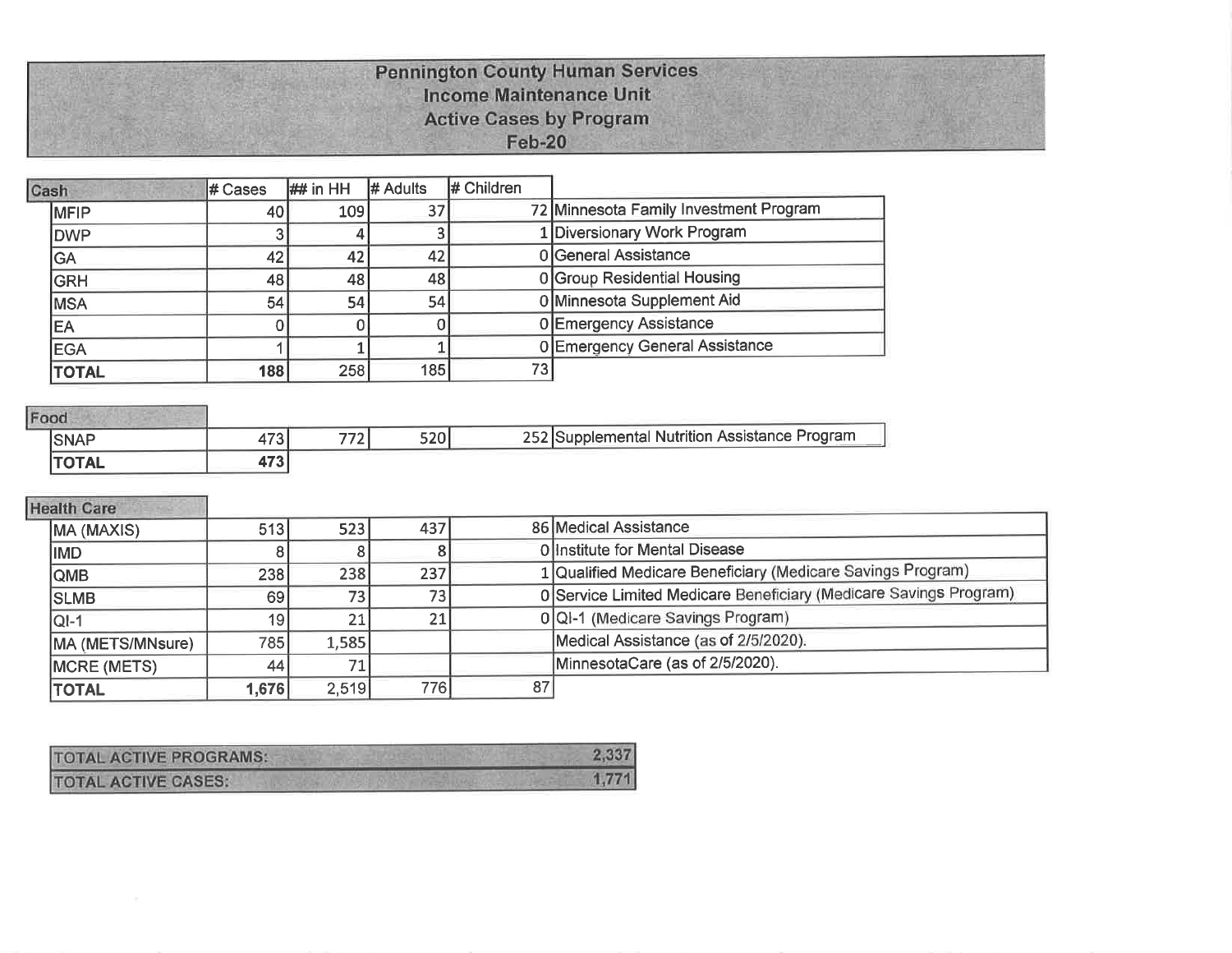### **Pennington County Human Services** Income Maintenance Unit 2020 Active Cases by Program

| Cash<br>MFIP<br><b>DWP</b><br>GA |                              | 39<br>$\overline{\mathbf{A}}$<br>42<br>45<br>55 | 40<br>$\mathbf{3}$<br>42<br>48 |              |                  |                        |              |          |          |              |          |              |                  |
|----------------------------------|------------------------------|-------------------------------------------------|--------------------------------|--------------|------------------|------------------------|--------------|----------|----------|--------------|----------|--------------|------------------|
|                                  |                              |                                                 |                                |              |                  |                        |              |          |          |              |          |              |                  |
|                                  |                              |                                                 |                                |              |                  |                        |              |          |          |              |          |              |                  |
|                                  |                              |                                                 |                                |              |                  |                        |              |          |          |              |          |              |                  |
|                                  |                              |                                                 |                                |              |                  |                        |              |          |          |              |          |              |                  |
| <b>GRH</b>                       |                              |                                                 |                                |              |                  |                        |              |          |          |              |          |              |                  |
| <b>MSA</b>                       |                              |                                                 | 54                             |              |                  |                        |              |          |          |              |          |              |                  |
| EA                               |                              | $\mathbf 0$                                     | $\overline{0}$                 |              |                  |                        |              |          |          |              |          |              |                  |
| <b>EGA</b>                       |                              | 1                                               | 1                              |              |                  |                        |              |          |          |              |          | $\mathbf{0}$ | 0                |
| <b>TOTAL</b>                     |                              | 186                                             | 188                            | $\mathbf{0}$ | $\boldsymbol{0}$ | $\bf{0}$               | $\bf{0}$     | 0        | 0        | 0            | $\bf{0}$ |              |                  |
|                                  |                              |                                                 |                                |              | $\sim$           |                        |              |          |          |              |          |              |                  |
| Food                             |                              | 484                                             | 473                            |              |                  |                        |              |          |          |              |          |              |                  |
| <b>SNAP</b>                      |                              | 484                                             | 473                            | 0            | $\mathbf 0$      | $\boldsymbol{0}$       | $\mathbf{0}$ | $\bf{0}$ | 0        | $\mathbf{0}$ | $\bf{0}$ | $\mathbf{0}$ | $\boldsymbol{0}$ |
| <b>TOTAL</b>                     |                              |                                                 |                                |              |                  |                        |              |          |          |              |          |              |                  |
| <b>Health Care</b>               |                              |                                                 |                                |              |                  |                        |              |          |          |              |          |              |                  |
| MA (MAXIS)                       |                              | 514                                             | 513                            |              |                  |                        |              |          |          |              |          |              |                  |
| <b>IMD</b>                       |                              | $\overline{7}$                                  | 8                              |              |                  |                        |              |          |          |              |          |              |                  |
| QMB                              |                              | 238                                             | 238                            |              |                  |                        |              |          |          |              |          |              |                  |
| <b>SLMB</b>                      |                              | 62                                              | 69                             |              |                  |                        |              |          |          |              |          |              |                  |
| $QI-1$                           |                              | 18                                              | 19                             |              |                  |                        |              |          |          |              |          |              |                  |
|                                  | MA (METS/MNsure)             | 778                                             | 785                            |              |                  |                        |              |          |          |              |          |              |                  |
| <b>MCRE (METS)</b>               |                              | 45                                              | 44                             |              |                  |                        |              |          |          |              |          | 0            | 0                |
| <b>TOTAL</b>                     |                              | 1,662                                           | 1,676                          | 0            | $\bf{0}$         | 0                      | $\bf{0}$     | 0        | 0        | $\bf{0}$     | 0        |              |                  |
|                                  |                              |                                                 |                                |              |                  |                        |              |          |          |              |          |              |                  |
|                                  | <b>Total Active Programs</b> |                                                 |                                |              |                  |                        |              |          |          |              |          |              |                  |
|                                  |                              | 2,332                                           | 2,337                          | 0            |                  | 0 <br> 0               | 0            | 0        | 0        | 0            | 0        | 0            | 0                |
| <b>Total Active Cases</b>        |                              |                                                 |                                |              |                  |                        |              |          |          |              |          |              |                  |
|                                  |                              | 1,774                                           | 1,771                          | 0            |                  | 0 <br>$\boldsymbol{0}$ | 0            | 0        | $\bf{0}$ | 0            | 0        | 0            | $\bf{0}$         |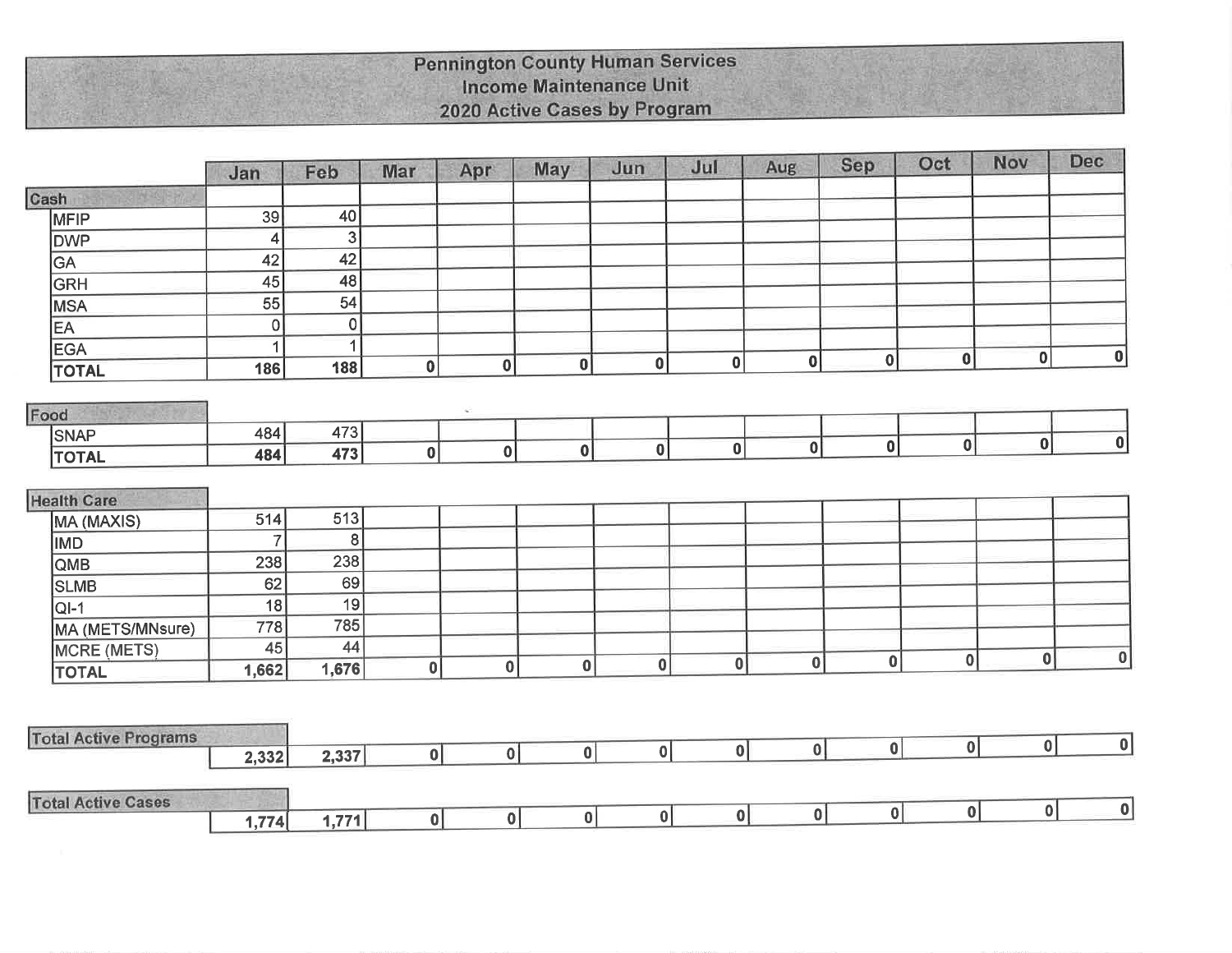# **Pennington County Human Services Emergency Assistance/Emergency General Assistance Emergency Requests Related to Potential Evictions/Housing and Utilities** February-20

| <b>Approvals</b>   |             |         |                |                   |                 |                   |                     |               |
|--------------------|-------------|---------|----------------|-------------------|-----------------|-------------------|---------------------|---------------|
| <b>Eligibility</b> | <b>File</b> | Case    | <b>Request</b> | <b>Employment</b> | Number of       | <b>Amount and</b> | <b>Agency</b>       | Date of       |
| <b>Worker</b>      | <b>Date</b> |         |                | <b>Status</b>     | <b>Children</b> | <b>Purpose</b>    | <b>Action</b>       | <b>Action</b> |
| X157540            | 1/31/2020   | 1479839 | Rent/Electric  | adult: part time  |                 | \$357.50          | <b>EGA approved</b> | 2/13/2020     |
| <b>TOTAL</b>       |             |         |                |                   |                 | EA                | \$0.00              |               |
|                    |             |         |                |                   |                 | <b>EGA</b>        | \$357.50            |               |

| <b>Denials</b>     |             |         |                |                   |                  |                   |                                |               |
|--------------------|-------------|---------|----------------|-------------------|------------------|-------------------|--------------------------------|---------------|
| <b>Eligibility</b> | <b>File</b> | Case    | <b>Request</b> | <b>Employment</b> | <b>Number of</b> | <b>Amount and</b> | <b>Agency</b>                  | Date of       |
| <b>Worker</b>      | <b>Date</b> |         |                | <b>Status</b>     | <b>Children</b>  | <b>Purpose</b>    | <b>Action</b>                  | <b>Action</b> |
|                    |             |         |                |                   |                  |                   | EGA Denied. No verified        |               |
| x157540            | 1/17/2020   | 1143821 | unknown        | adult: unemployed | 0                | unknown           | emergency.                     | 2/13/2020     |
|                    |             |         |                |                   |                  |                   | <b>EGA Denied. No verified</b> |               |
| x157540            | 1/30/2020   | 1371320 | Rent           | adult: unemployed | $\pmb{0}$        | unknown           | emergency.                     | 2/13/2020     |
|                    |             |         |                |                   |                  |                   | <b>EGA Denied. No verified</b> |               |
| x157540            | 2/3/2020    | 1748585 | unknown        | adult: unemployed | $\mathbf 0$      | unknown           | emergency.                     | 2/3/2020      |
|                    |             |         |                |                   |                  |                   | EA Denied: No verified         |               |
| x157540            | 2/27/2020   | 2332108 | unknown        | adult: unemployed | 3                | unknown           | emergency.                     | 2/28/2020     |
|                    |             |         |                |                   |                  |                   |                                |               |
|                    |             |         |                |                   |                  |                   |                                |               |
|                    |             |         |                |                   |                  |                   |                                |               |
|                    |             |         |                |                   |                  |                   |                                |               |
|                    |             |         |                |                   |                  |                   |                                |               |
|                    |             |         |                |                   |                  |                   |                                |               |
|                    |             |         |                |                   |                  |                   |                                |               |
|                    |             |         |                |                   |                  |                   |                                |               |
|                    |             |         |                |                   |                  |                   |                                |               |
|                    |             |         |                |                   |                  |                   |                                |               |
|                    |             |         |                |                   |                  |                   |                                |               |